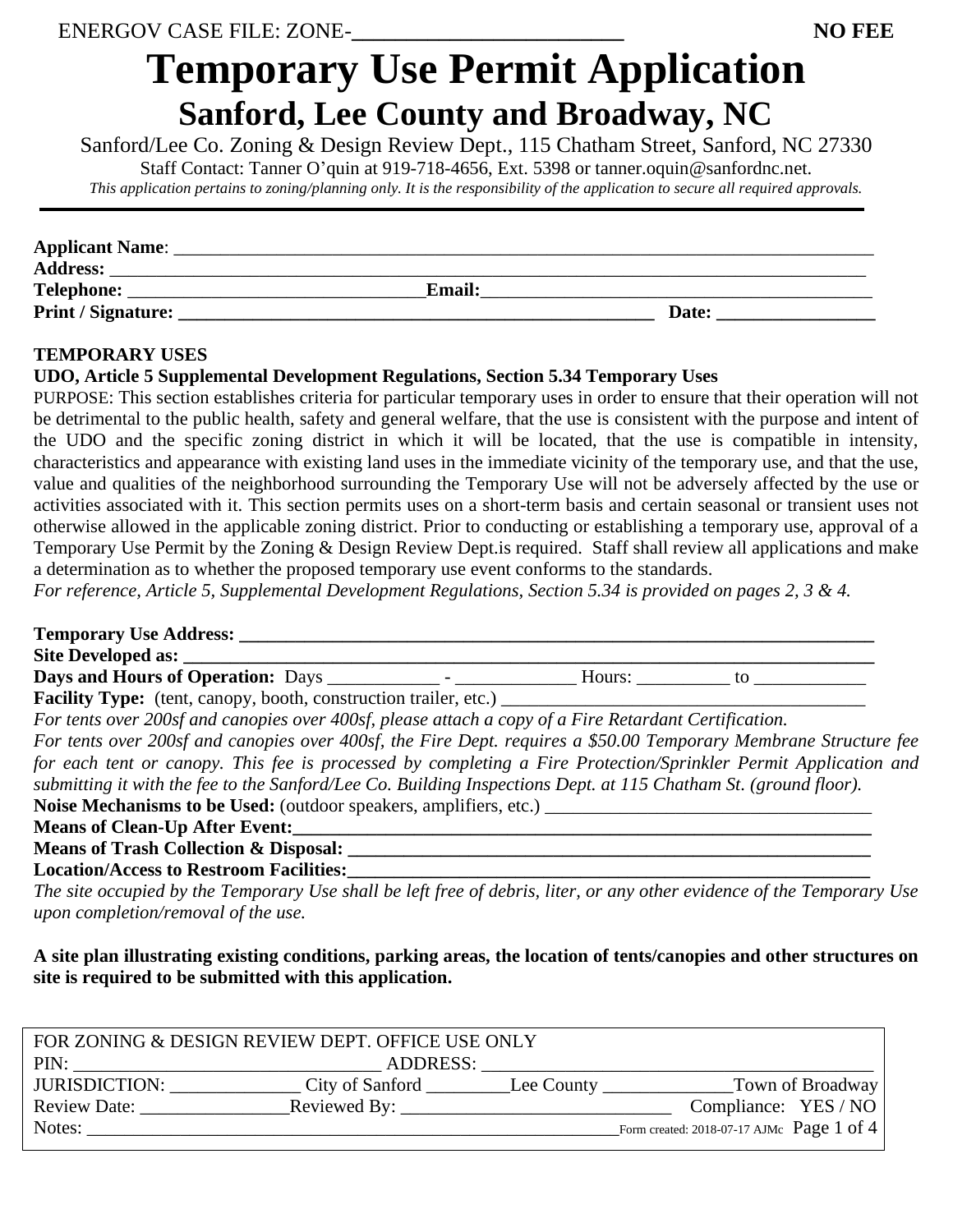# **UDO, Article 5 Supplemental Development Regulations, Section 5.34 Temporary Uses**

## **5.34.1 PURPOSE***.*

5.34.1.1 This section establishes criteria for particular temporary uses in order to ensure that their operation will not be detrimental to the public health, safety and general welfare, that the use is consistent with the purpose and intent of this Ordinance and the specific zoning district in which it will be located, that the use is compatible in intensity, characteristics and appearance with existing land uses in the immediate vicinity of the temporary use, and that the use, value and qualities of the neighborhood surrounding the Temporary use will not be adversely affected by the use or activities associated with it.

5.34.1.2 This Section permits uses on a short-term basis and certain seasonal or transient uses not otherwise allowed in the applicable zoning district. Prior to conducting or establishing a temporary use, approval of a Temporary Use Permit by the Community Development Department is required pursuant to this Section. The Administrator shall review all applications for a temporary use permit and shall make a determination as to whether the proposed temporary use event conforms to the standards as set forth in this Section 5.34.

#### **5.34.2 STANDARDS***.*

5.34.2.1 GENERAL STANDARDS FOR ALL TEMPORARY USES. The following standards shall be required for all manner of temporary uses or events.

- There shall be only one temporary use event held at any one time on a given tax parcel.
- The operator of the temporary event shall obtain written permission from the owner of the property onto which the proposed temporary event is planned.
- For any temporary use event, all sale and display items shall not be located within any public street right-ofway, sight triangle or required landscaping planting yard as set forth in Article 7 of this Ordinance.
- No event shall locate in any off-street parking area if such spaces are necessary to meet the minimum number of off-street parking spaces as required by this Ordinance.
- The operator of the temporary use event is responsible for the removal of all equipment, trash or other debris upon cessation of the event.
- No recreational vehicles shall be permitted to be used in conjunction with a temporary use event (except as associated with carnivals or amusement events as set forth under 5.34.2.7, below).

5.34.2.2 TEMPORARY RETAIL SALES (excluding agri-tourism sales). Any person or persons, corporation, or agent who engages in the business of periodic outdoor sales (and/or exhibiting for sale) of retail goods and/or merchandise who in furtherance of such purpose leases, uses or occupies any lot, tract or space shall conform to the following requirements:

- Temporary retail sales may only be permitted only within non-residential zoning districts (NC, O&I, CBD, C-1, C-2, LI, and HI).
- No more than six (6) periodic retail sales events shall be permitted per tax parcel within a given calendar year.
- A periodic retail sales event shall be permitted to operate up to a maximum of ten (10) consecutive days, except that concessionaire vendors (see Appendix A for definition) are exempt from this time limit. A minimum thirty (30) day separation shall be required between periodic retail sales events that are to be conducted on the same parcel.
- A single temporary sign (size permitted as set forth in Section 11.10.4 of this Ordinance) shall be allowed for the duration of the temporary sales event.

5.34.2.3 AGRI-TOURISM/SEASONAL SALES. This category is intended to cover the spectrum of all temporary uses or events that are related to agricultural products, including but not limited to seasonal fresh produce stands, seasonal sales of holiday related product, and/or temporary events related to farms and/or farming operations.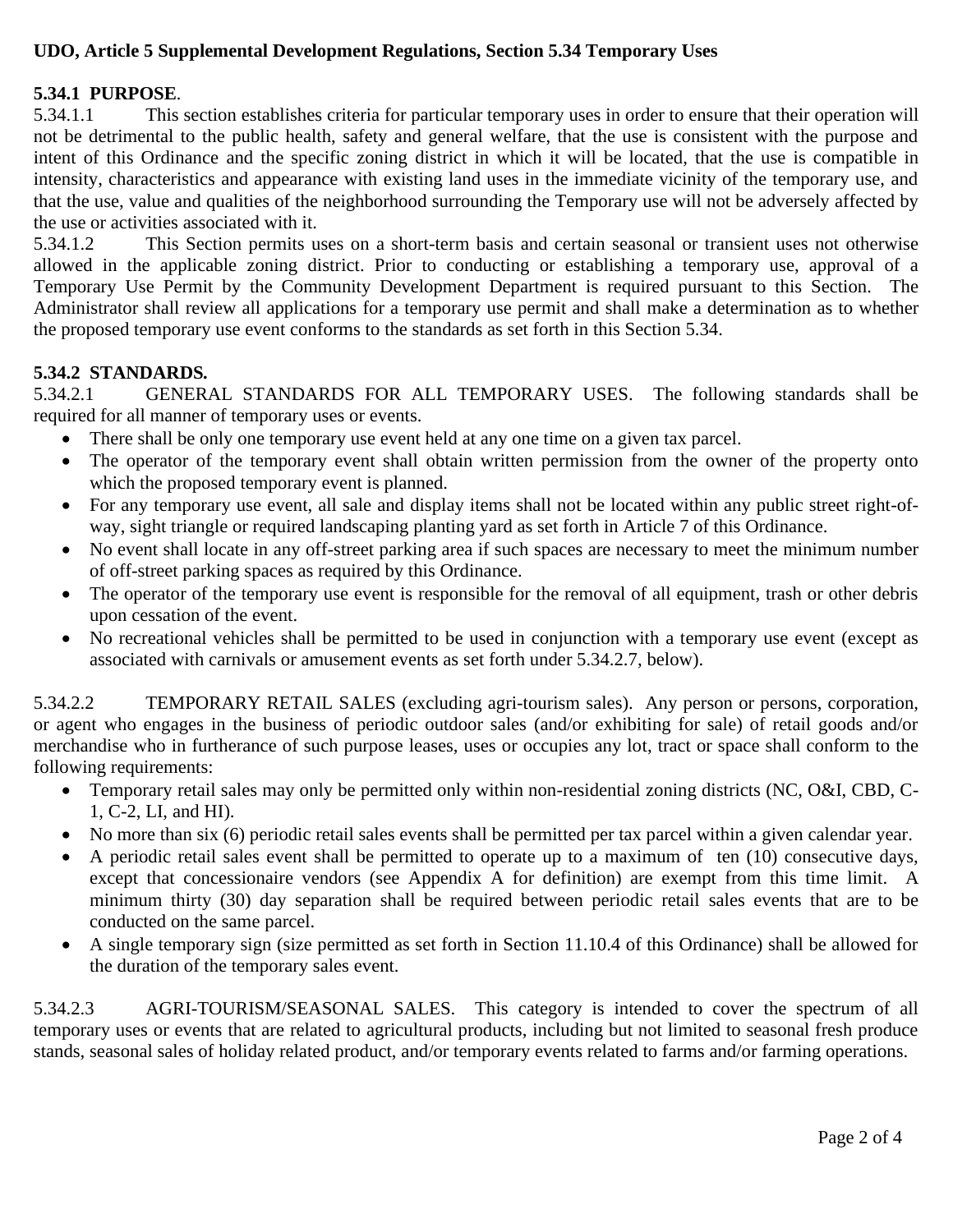- OUTDOOR SEASONAL FRESH PRODUCE STANDS (LEE COUNTY AND ETJ AREAS) The outdoor sale of fresh agricultural produce (commonly known as a "produce stand") shall be permitted as a temporary use in all zoning districts within the zoning jurisdiction of Lee County and within the extraterritorial jurisdiction of Sanford and Broadway. There shall be no time limit for seasonal produce stands within the zoning jurisdiction of Lee County or the ETJ areas.
- OUTDOOR SEASONAL FRESH PRODUCE STANDS (CITY OF SANFORD) The outdoor sale of fresh agricultural produce (commonly known as a "produce stand") shall be permitted as a temporary use in all nonresidential zoning districts within the municipal limits of the City of Sanford. Said produce stands shall be permitted up to ten (10) consecutive days within on calendar year.
- OUTDOOR SEASONAL FRESH PRODUCE STANDS (TOWN OF BROADWAY) The outdoor sale of fresh agricultural produce (commonly known as a "produce stand") shall be permitted as a temporary use in all non-residential zoning districts within the zoning jurisdiction of the Town of Broadway. Said produce stands shall be permitted up to thirty (30) consecutive days within one calendar year.
- SEASONAL HOLIDAY SALES The outdoor sale of Christmas trees, pumpkins or other agricultural products customarily associated with a specific holiday shall be permitted as a temporary use in all nonresidential zoning districts and in the RA District. Seasonal holiday sales shall be permitted up to forty-five (45) consecutive days during the respective holiday season.
- AGRI-TOURISM (LEE COUNTY AND ETJ AREAS) Agri-tourism events in support of any existing bona fide farming operation are permitted as a temporary use in all zoning districts within the zoning jurisdiction of Lee County and extraterritorial jurisdiction of Sanford and Broadway. Agri-tourism uses may include, but not limited to, the sale of agricultural products as produced from the farm, corn mazes, petting zoos related to customary farm animals, hay rides, and agriculture related educational programs. An agri-tourism event shall be permitted to operate up to a maximum of sixty (60) consecutive days. Such events may include concessions. A single temporary sign shall be allowed in accordance with Section 11.10.2. Agri-tourism events are not recognized within the municipal limits of the City of Sanford and/or the Town of Broadway and any such event must conform to one of the other temporary events as defined in this Section 5.34.

5.34.2.4 SPECIAL EVENTS OF A RELIGIOUS, CHARITABLE OR CIVIC NATURE. Any person or organization that desires to conduct a temporary event that is of a religious, charitable or civic nature shall conform to the following requirements:

- A temporary event of a religious, charitable or civic nature shall be permitted only within:
	- ➢ Non-residential zoning districts; or
	- ➢ Within any residential zoning district wherein such lot is developed as a religious complex or other non-residential use. Vacant lots and/or lots containing existing single-family dwellings shall not be permitted to conduct such temporary use events.
- A temporary event of a religious, charitable or civic nature shall be permitted to operate up to a maximum of thirty (30) consecutive days.
- A single temporary sign (size permitted as set forth in Section 11.10.2 of this Ordinance) shall be allowed for the duration of the temporary event.

5.34.2.5 TEMPORARY CONSTRUCTION USES. Contractors' offices and/or equipment/ storage sheds that are a customary accessory to a construction project (residential or non-residential) may be allowed under a temporary use permit.

- Placement of such a temporary construction units is limited to a period of time determined by an estimated project completion date and as approved by the Community Development Department.
- All temporary buildings shall be completely removed from the site within ten (10) days of issuance of a Certificate of Occupancy.
- Modular office trailers are permitted as a temporary construction use.
- Such a temporary use may be allowed in all zoning districts.